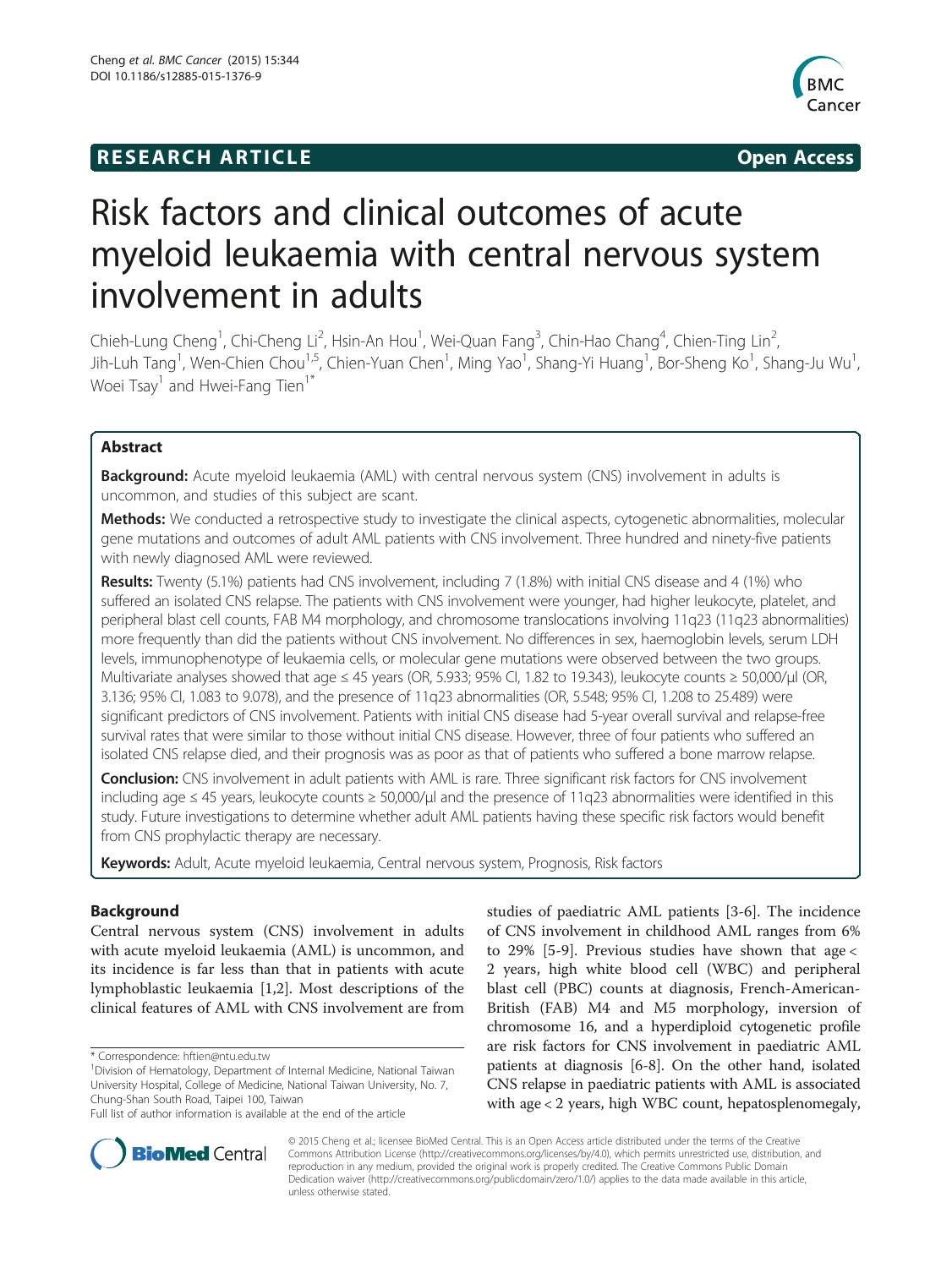CNS involvement at diagnosis, FAB M5 morphology, and chromosome 11q abnormalities [[10](#page-8-0)]. Reports of the outcomes of paediatric AML patients with CNS involvement have varied. Certain studies have shown that CNS involvement confers a poor prognosis, [[11,12](#page-8-0)] whereas others have shown that it exerts no effect on survival [\[5,7,8,10](#page-8-0)].

The clinical features and treatment outcomes of adult AML patients with CNS involvement have not been well characterised. Peterson et al [\[13](#page-8-0)] described adult patients with acute nonlymphocytic leukaemia with CNS involvement, but their sample size was relatively small. Shihadeh et al [[14\]](#page-8-0) examined the cytogenetic profiles of AML patients with CNS disease in a cohort of 1354 patients in the United States, but did not examine the clinical outcomes. Rozovski et al [\[15\]](#page-8-0) used the same cohort as Shihadeh et al and found that high serum levels of lactate dehydrogenase (LDH) at diagnosis, African-American ethnicity, and young age were risk factors for CNS involvement. Patients who achieved complete remission (CR) after induction chemotherapy had shorter diseasefree survival and overall survival (OS) if they had CNS involvement. Bar et al [[16\]](#page-8-0) reported risk factors and outcomes for CNS AML involvement in patients at the pre-haematopoietic stem cell transplantation (HSCT) evaluation. Covariates associated with CNS involvement were higher WBC counts at diagnosis, prior CNS or other extramedullary disease, and disease status at pre-HSCT evaluation. Presence of CNS involvement at pre-HSCT evaluation had no impact on post-HSCT outcome. However, participants in their study were limited to those who had undergone HSCT, which may have confounded their findings. In this study, we investigated the clinical characteristics and outcomes of a large cohort of adult AML patients in Taiwan to determine the risk factors and outcomes associated with CNS involvement in AML. Several characteristics which had not been included in previous studies, such as the immunophenotype of leukaemia cells and 13 relevant molecular gene mutations in AML, were also examined. In addition, we investigated the impact of CNS involvement on outcomes including separate analyses on those with initial CNS disease and those with isolated CNS relapse.

## Methods

## Participants

Our study was approved by the Institutional Review Board of National Taiwan University Hospital (NTUH), and was performed in accordance with the Declaration of Helsinki. All participants provided signed, informed consent before participation in our study. Patients aged ≥ 18 years who were newly diagnosed with AML at NTUH between January 2000 and December 2008 were reviewed for enrollment. The diagnosis and classification of AML were made according to the criteria of the FAB

Cooperative Group by the patient's primary care haematologist, an expert in FAB classification. Patients with acute promyelocytic leukaemia (FAB M3 subtype), antecedent haematological diseases or therapy-related AML were excluded from our study.

A total of 395 AML patients were included in our study, amongst whom 280 (70.9%) received standard induction chemotherapy (idarubicin 12 mg/m<sup>2</sup> per day for three days and cytarabine 100 mg/m<sup>2</sup> per day for seven days) and then consolidation chemotherapy with three to four courses of high-dose cytarabine (2000 mg/m<sup>2</sup>) every 12 hours for four days, total eight doses), with or without an anthracycline (idarubicin or mitoxantrone), after achieving CR [[17](#page-8-0)]. The remaining 115 patients received palliative therapy with supportive care and/or low-dose chemotherapy because of underlying comorbidity or the patient's request. Allogeneic HSCT was performed in 97 patients. Our treatment protocols did not routinely include CSF tested at diagnosis or CNS prophylactic therapy, such as intrathecal chemotherapy. Lumbar puncture was performed only if clinically indicated. Intrathecal chemotherapy in combination with systemic chemotherapy, including high dose cytarabine, was adopted as the CNS-directed treatment for patients with CNS involvement. Patients who failed to respond completely to intrathecal or systemic chemotherapy, and those who had CNS granulocytic sarcoma and/or cranial nerve impairment, received radiation therapy. The median dose of radiation given to patients was 24 grays (Gy) (range, 20 to 25 Gy).

### Data collection

We retrospectively reviewed the clinical characteristics, cytogenetic profiles, molecular gene mutations and outcomes of patients in our AML cohort. A diagnosis of CNS involvement required the confirmation of leukaemic blast cells in the centrifuged cerebrospinal fluid (CSF) with the presence of more than five WBCs in the CSF [\[10,18\]](#page-8-0) by at least two haematologists or the detection of a CNS granulocytic sarcoma using computed tomography or magnetic resonance imaging. Two clinical disease entities, initial CNS disease and isolated CNS relapse, were defined. Initial CNS disease consisted of the following conditions: (1) CNS involvement on the date of the initial AML diagnosis or (2) CNS involvement after receiving standard induction therapy and the absence of blast cells in the peripheral blood. Isolated CNS relapse was defined as a CNS relapse that was the first event following CR without evidence of bone marrow (BM) or other extramedullary relapse within 30 days [[10\]](#page-8-0). The age, sex, FAB morphology subtype, haemogram, PBC, serum LDH level, immunophenotype of leukaemia cells, cytogenetics and molecular gene mutation at diagnosis of patients with CNS involvement were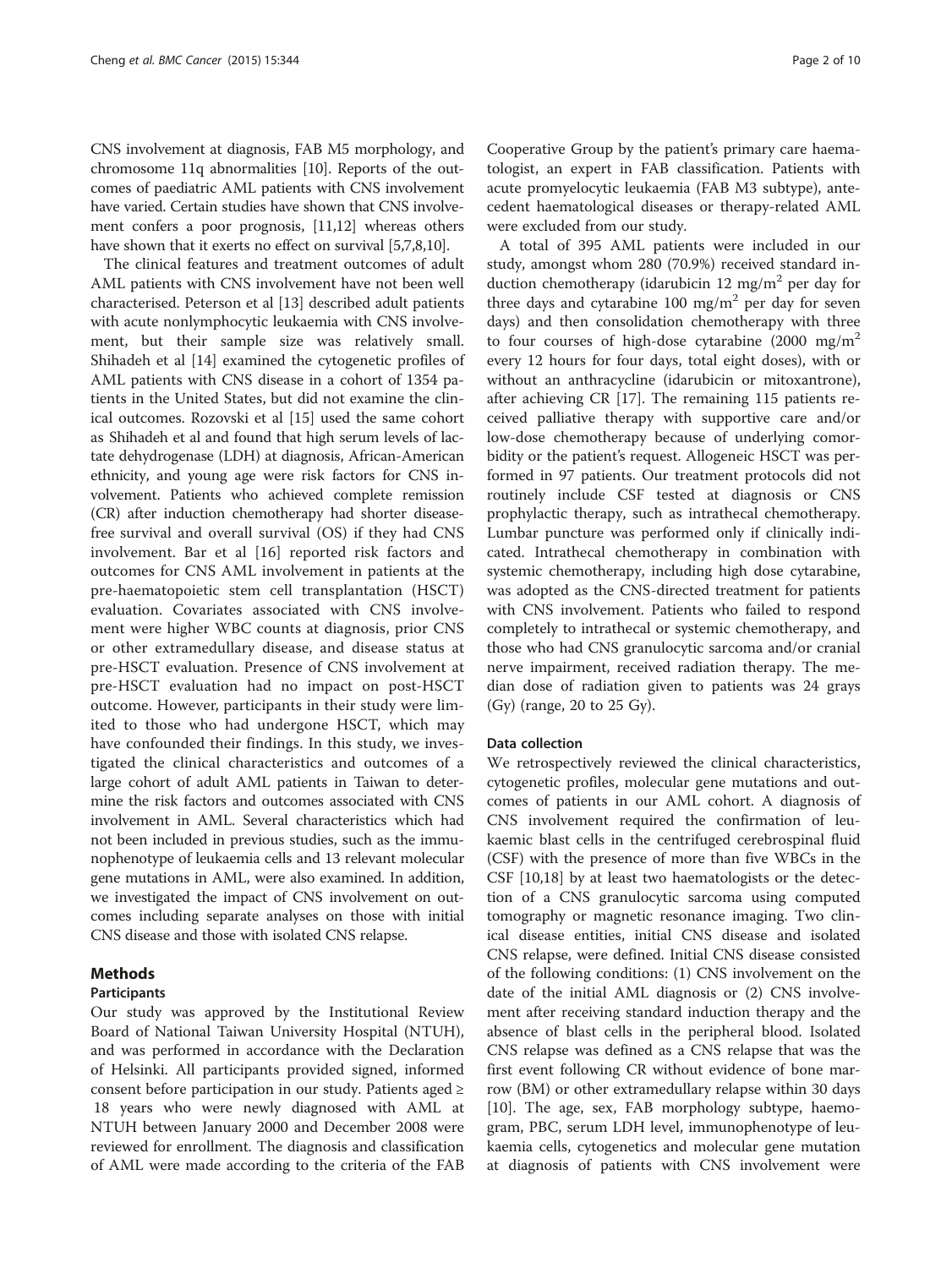compared with those of patients without CNS involvement. Follow-up data were collected until death, loss to follow-up, or the end of the study period, June 30, 2011.

#### Immunophenotyping

Monoclonal antibodies to the myeloid-associated antigens CD13, CD33, CD11b, CD15, and CD14, the lymphoidassociated antigens CD2, CD5, CD7, CD19, CD10, and CD20, and the lineage-nonspecific antigens HLA-DR, CD34, and CD56 were used to characterise the immunophenotype of the leukaemia cells as previously described [\[19](#page-8-0)].

### **Cytogenetics**

The BM cells were collected from AML patients for immediate cytogenetic analysis, or they were cultured for 1 to 3 days without exogenous stimulation before cytogenetic analysis as described previously [[20\]](#page-8-0). The metaphase cells were banded using the trypsin-Giemsa technique, and karyotyped according to the International System for Human Cytogenetic Nomenclature (ISCN 2009) [\[21](#page-8-0)].

## Mutation analysis

Mutation analysis of 13 relevant molecular marker genes, including NPM1, [\[22](#page-8-0)] CEBPA, [[23\]](#page-8-0) FLT3-internal tandem duplication, [[24](#page-8-0)] RAS, [\[25\]](#page-8-0) KIT, [\[26](#page-8-0)] MLL-partial tandem duplication, [[27](#page-8-0)] WT1, [\[28](#page-8-0)] AML1/RUNX1, [[29](#page-8-0)] ASXL1, [\[30](#page-8-0)] IDH1, [\[31](#page-8-0)] IDH2, [[32](#page-8-0)] TET2, [\[33](#page-8-0)] and DNMT3A [[34\]](#page-8-0) was performed as previously reported. Abnormal sequencing results were confirmed by at least two repeated analyses.

### Statistical analysis

The categorical data for patients with CNS involvement were compared with those of patients without CNS involvement, using a chi-squared analysis or the Fisher exact test. The Mann-Whitney U test was used to compare the medians of the continuous variables. The univariate and multivariate logistic regression analyses were used to identify factors predictive of CNS involvement. Variables that met a significance level of  $< 0.2$  in the univariate analysis were included in the multivariate logistic regression analysis. The odds ratio (OR) from this analysis was used as a measure of the relative risk. OS was measured from the date of the first diagnosis to the end of the follow-up period, death from any cause, or the date of the last known follow-up examination. Relapse was defined as a reappearance of ≥ 5% leukaemic blast cells in a BM aspirate or newly developed extramedullary leukaemia in patients with a previously documented CR [\[35\]](#page-8-0). Relapse-free survival (RFS) was measured from the date of attaining a leukaemia-free state until the end of the follow-up period, the date of AML relapse, death from any cause, or the last known follow-up examination, whichever came first [\[35](#page-8-0)]. The Kaplan-Meier method was used to estimate the OS and the RFS, and the log-rank test was used to examine the significance of differences between the two groups. A two-sided  $P$  value < .05 was considered to indicate a statistically significant difference. The entire cohort was included the analyses of the correlation between CNS involvement and the clinical characteristics. All patients with CNS involvement received standard induction chemotherapy. Those in the palliative group received heterogeneous treatment strategies. Hence only the patients who received conventional standard chemotherapy were included in the analysis of survival. All statistical analyses were performed using the SPSS, Version 17, computer software (IBM, Armonk, NY, USA).

## Results

## Characteristics of the patients

Of the 395 AML patients included in our study, 20 (5.1%) developed CNS involvement, amongst whom seven (1.8%) had initial CNS disease and four (1%) suffered an isolated CNS relapse. Six patients (1.5%) suffered a CNS relapse concurrent with or subsequent to a marrow relapse, and three patients (0.8%) were diagnosed with primary refractory disease with subsequent CNS involvement. The clinical and laboratory data of patients with or without CNS involvement are shown in Table [1.](#page-3-0) Patients with CNS involvement had a lower median age (37.5 vs 54 y,  $P < .001$ ), and exhibited higher WBC, PBC, and platelet counts at diagnosis than those of patients without CNS involvement. In addition, patients with CNS involvement exhibited FAB-M4-subtype morphology more frequently  $(P=.02)$  than did patients without CNS involvement. No differences in sex, haemoglobin levels, serum LDH levels, or the immunophenotype of leukaemia cells (Additional file [1](#page-7-0): Table S1) were observed between the two groups.

## Correlation of CNS involvement with cytogenetics and molecular gene mutations

Cytogenetic data were available for 378 patients at diagnosis. The karyotype characteristics of the AML patients are shown in Table [2.](#page-3-0) Patients with CNS involvement had a significantly higher incidence of the chromosome translocations involving 11q23 (11q23 abnormalities)  $(21.1\% \text{ vs } 2.8\%, P = .003)$  than did those without CNS involvement. Data on molecular gene mutations of the AML patients are shown in Additional file [1](#page-7-0): Table S2. The molecular gene mutations observed in the two groups did not differ.

## Risk factors associated with CNS involvement

In multivariate logistic regression analysis including variables significantly associated with CNS involvement in univariate analysis (Table [3\)](#page-4-0), the independent risk factors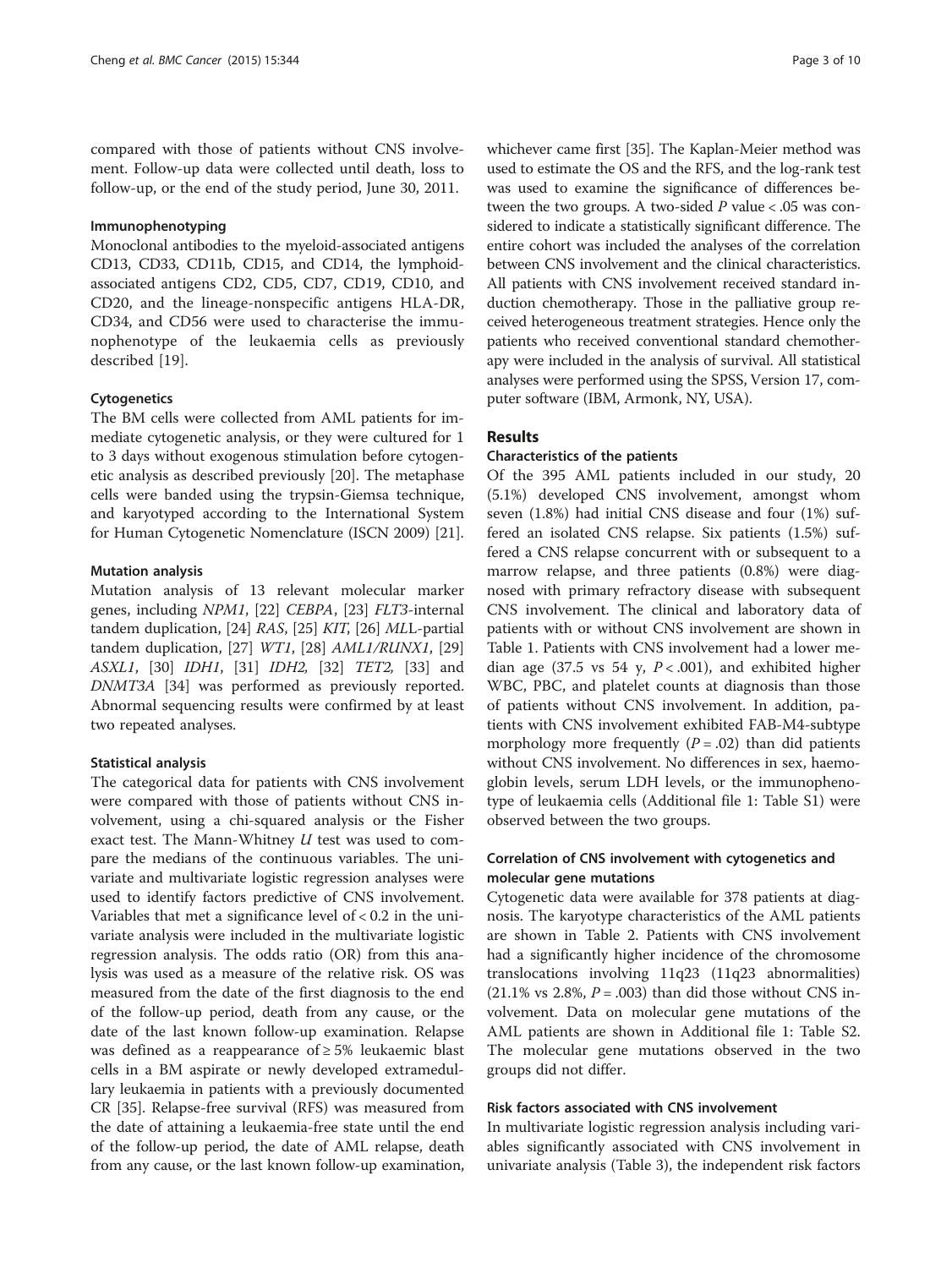| Page 4 of 10 |
|--------------|
|--------------|

| <b>Variables</b>            | Total $(n = 395)$ | <b>Patients with CNS</b><br>involvement ( $n = 20$ ) | <b>Patients without CNS</b><br>involvement $(n = 375)$ | P value |
|-----------------------------|-------------------|------------------------------------------------------|--------------------------------------------------------|---------|
| Sex <sup>+</sup>            |                   |                                                      |                                                        | 0.648   |
| Male                        | 220               | 10(50)                                               | 210(56)                                                |         |
| Female                      | 175               | 10(50)                                               | 165(44)                                                |         |
| Age (year)#                 | 53(18-90)         | $37.5(21 - 72)$                                      | 54(18-90)                                              | < 0.001 |
| Laboratory data‡            |                   |                                                      |                                                        |         |
| $WBC$ (/ $\mu L$ )          | 21950(120-423000) | 83865(1860-277250)                                   | 21050(120-423000)                                      | 0.003   |
| Haemoglobin (g/dL)          | $8.1(2.9-14.5)$   | $8.1(4.9-14.5)$                                      | $8.1(2.9-14)$                                          | 0.392   |
| Platelet $(x1,000 / \mu L)$ | $45(1 - 802)$     | $71.5(11 - 255)$                                     | 44(1-802)                                              | 0.03    |
| PBC (/µL)                   | 9014(0-369070)    | 42751(0-260615)                                      | 8360(0-369070)                                         | 0.009   |
| LDH (U/L)                   | 859(206-13130)    | 1641.5(265-8693)                                     | 842(206-13130)                                         | 0.069   |
| FAB <sup>+</sup>            |                   |                                                      |                                                        |         |
| M <sub>0</sub>              | 11                | O(0)                                                 | 11(2.9)                                                | >0.999  |
| M1                          | 85                | 4(20)                                                | 81(21.6)                                               | >0.999  |
| M <sub>2</sub>              | 139               | 3(15)                                                | 136(36.3)                                              | 0.057   |
| M4                          | 116               | 11(55)                                               | 105(28)                                                | 0.02    |
| M <sub>5</sub>              | 20                | 1(5)                                                 | 19(5.1)                                                | >0.999  |
| M6                          | 15                | O(0)                                                 | 15(4)                                                  | >0.999  |
| Undetermined                | 9                 | 1(5)                                                 | 8(2.1)                                                 | 0.377   |

## <span id="page-3-0"></span>Table 1 Comparison of clinical and laboratory characteristics of patients with and without CNS involvement

†number of patients (%).

‡median (range).

Abbreviation: CNS central nervous system, WBC white blood cell, PBC peripheral blast cell, LDH lactate dehydrogenase, FAB French-American-British.

## Table 2 Comparison of chromosomal abnormalities<sup>\*</sup> seen in patients with and without CNS involvement

| <b>Variables</b>       | Total $(n = 378)$ | Patients with CNS involvement $(n = 19)$ | Patients without CNS involvement ( $n = 359$ ) | P value |
|------------------------|-------------------|------------------------------------------|------------------------------------------------|---------|
|                        |                   | Number (%) of patients                   |                                                |         |
| Karyotype <sup>T</sup> |                   |                                          |                                                | 0.378   |
| Favorable              | 50                | 3(15.8)                                  | 47(13.1)                                       |         |
| Intermediate           | 264               | 15(78.9)                                 | 249(69.4)                                      |         |
| Unfavorable            | 64                | 1(5.3)                                   | 63(17.5)                                       |         |
| t(8;21)                | 34                | 1(5.3)                                   | 33(9.2)                                        | >0.999  |
| inv(16)                | 16                | 2(10.5)                                  | 14(3.9)                                        | 0.189   |
| 11q23 abnormalities    | 14                | 4(21.1)                                  | 10(2.8)                                        | 0.003   |
| $-5/5q^{-1}$           |                   | O(0)                                     | 1(0.3)                                         | >0.999  |
| $-7/7q^{-1}$           | 6                 | O(0)                                     | 6(1.7)                                         | >0.999  |
| t(7;11)                | 4                 | O(0)                                     | 4(1.1)                                         | >0.999  |
| t(6,9)                 | $\overline{2}$    | O(0)                                     | 2(0.6)                                         | >0.999  |
| $+8^{\ddagger}$        | 17                | 1(5.3)                                   | 16(4.5)                                        | 0.592   |

\*Three hundred and seventy-eight patients had cytogenetic profiles at diagnosis. The remaining 17 patients did not have data of cytogenetic profiles because of inadequate metaphase cells for alalysis.

<sup>†</sup>Favorable, t(8;21), inv (16); unfavorable, -7, del(7q), -5, del(5q), 3q abnormality, complex abnormalities; Intermediate, normal karyotype and other abnormalities.<br><sup>‡Includes only simple chromosomal abnormalities with 2</sup> Includes only simple chromosomal abnormalities with 2 or fewer changes, but not those with complex abnormalities with 3 or more aberrations.

Abbreviation: CNS central nervous system.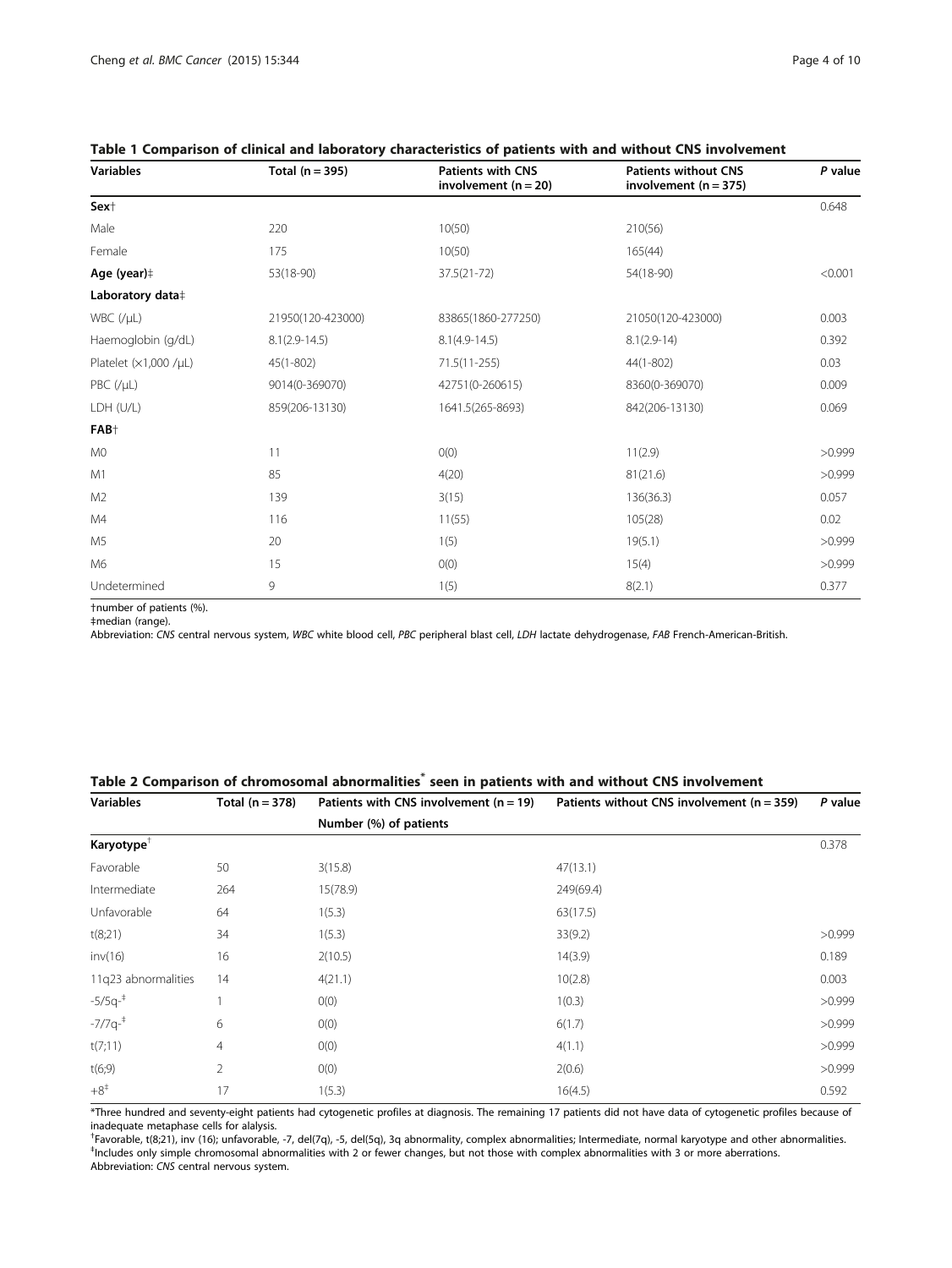| Variable                         | Univariate analysis |              |         | Multivariate analysis    |                          |         |  |  |
|----------------------------------|---------------------|--------------|---------|--------------------------|--------------------------|---------|--|--|
|                                  | <b>OR</b>           | 95% CI       | P value | OR                       | 95% CI                   | P value |  |  |
| Age*                             | 5.654               | 2.01-15.904  | 0.001   | 5.933                    | 1.82-19.343              | 0.003   |  |  |
| Sex                              | 0.786               | 0.319-1.932  | 0.599   | $\overline{\phantom{a}}$ | $\overline{\phantom{a}}$ |         |  |  |
| WBC <sup>+</sup>                 | 4.069               | 1.616-10.244 | 0.003   | 3.136                    | 1.083-9.078              | 0.035   |  |  |
| Platelet§                        | 2.303               | 0.755-7.026  | 0.143   | 2.804                    | 0.799-9.837              | 0.107   |  |  |
| LDH#                             | 1.931               | 0.688-5.425  | 0.212   | $\sim$                   |                          |         |  |  |
| FAB M41                          | 3.143               | 1.266-7.803  | 0.014   | 2.023                    | 0.646-6.341              | 0.227   |  |  |
| inv(16) $^{\Delta}$              | 2.899               | 0.609-13.79  | 0.181   | 1.176                    | 0.277-10.612             | 0.562   |  |  |
| 11q23 abnormalities <sup>#</sup> | 9.307               | 2.615-33.123 | 0.001   | 5.548                    | 1.208-25.489             | 0.028   |  |  |

<span id="page-4-0"></span>Table 3 Univariate and multivariate analyses to identify the risk factors predictive of CNS involvement

Only variables with P value < 0.2 in the univariate analysis were incorporated into the multivariate logistic regression analysis.

\*Age  $\leq$  45 y relative to age > 45 y.

†WBC greater than or equal to 50,000/μL vs less than 50,000/μL.

§Platelet greater than or equal to 30,000/μL vs less than 30,000/μL.

‡LDH greater than or equal to two times the upper limit of normal vs less than two times the upper limit of normal.

¶French-American-British M4 morphology vs others.

Δ Inversion of chromosome 16 vs others.

# chromosome translocations involving 11q23 vs others.

Abbreviation: CNS, central nervous system; OR, odds ratio; CI, confidence interval; WBC, white blood cell; LDH, lactate dehydrogenase.

were age ≤ 45 years (OR, 5.933; 95% CI, 1.82 to 19.343), WBC counts ≥ 50,000/μL (OR, 3.136; 95% CI, 1.083 to 9.078), and the presence of 11q23 abnormalities (OR, 5.548; 95% CI, 1.208 to 25.489).

## Clinical characteristics and outcomes of patients with initial CNS disease

The clinical features and treatment outcomes of the patients with initial CNS disease  $(n = 7)$  are summarized in Table 4. Patients with initial CNS disease had higher WBC counts at diagnosis  $(P=.041)$  than those without initial CNS disease. Furthermore, the incidence of the chromosome 16 inversion was significantly higher  $(P=.001)$  in patients who had initial CNS disease than in patients without initial CNS disease.

The CR rates and primary refractory rates amongst patients with initial CNS disease were similar to those of patients without initial CNS disease (Additional file [1:](#page-7-0) Table S3). The median follow-up interval was 58.1 months (range: 0.1-139.3). The 5-year OS and RFS rates of the patients with initial CNS disease were not significantly different to those of the patients without initial CNS disease  $(P = .252$  and  $P = .123$ , respectively, Figure [1](#page-5-0)).

## Clinical characteristics and outcomes of patients with isolated CNS relapse

The clinical characteristics and treatment outcomes of the four AML patients who suffered an isolated CNS relapse are listed in Table [5](#page-6-0). None of these patients had initial CNS disease. The median interval from attaining CR status to the first detection of isolated CNS relapse was 3.2 months. The patients who suffered an isolated CNS relapse were younger, had higher WBC counts and were more likely to have FAB-M4-subtype morphology than the patients without an isolated CNS relapse  $(P = .008, P = .022, and P = 0.044, respectively).$  The 11q23 abnormalities were more prevalent amongst patients who suffered an isolated CNS relapse than in patients without CNS relapse  $(P < .001)$ . Three of four patients who suffered an isolated CNS relapse developed a

| Table 4 Clinical characteristics and treatment outcomes of patients with initial CNS disease |  |
|----------------------------------------------------------------------------------------------|--|
|----------------------------------------------------------------------------------------------|--|

| Patient        | Age (years) | Gender | <b>FAB</b>     | Leukocyte (/µL) | Cytogenetics     | <b>CNS Symptoms</b> | Relapse          | <b>HSCT</b> | Outcome       |
|----------------|-------------|--------|----------------|-----------------|------------------|---------------------|------------------|-------------|---------------|
|                | 43          | F.     | M <sub>1</sub> | 1860            | CN               | Seizure             | Yes <sup>#</sup> | Yes         | CR in 52.7 m  |
| $\mathcal{P}$  | 21          | F      | M <sub>2</sub> | 15430           | t(8;21)          | Blurred vision      | No               | Yes         | CR in 41.4 m  |
| 3              | 60          | F.     | M4             | 74390           | t(9;11)(p22;q23) | <b>Dizziness</b>    | $\Delta$         | No          | Died in 3 m   |
| $\overline{4}$ | 26          | F.     | M4             | 175900          | inv(16)          | Headache            | No               | No          | CR in 63.1 m  |
| 5.             | 72          | M      | M4             | 168630          | inv(16)          | <b>Dizziness</b>    | No               | No          | CR in 40.9 m  |
| 6              | 53          | F      | M4             | 93340           | $+8$             | Paresthesias        | No               | No          | Died in 4.3 m |
|                | 40          | M      | M <sub>1</sub> | 277250          | C <sub>N</sub>   | Headache            | No               | No          | CR in 58.1 m  |

# This patient suffered from marrow relapse but not CNS relapse.

 $\textsuperscript{A}$ This patient suffered from induction death after standard induction chemotherapy.

Abbreviation: F, female; M, male; FAB, French-American-British; CN, normal karyotype; CNS, central nervous system; HSCT, hematopoietic, stem cell transplantation; CR, complete remission; m, month.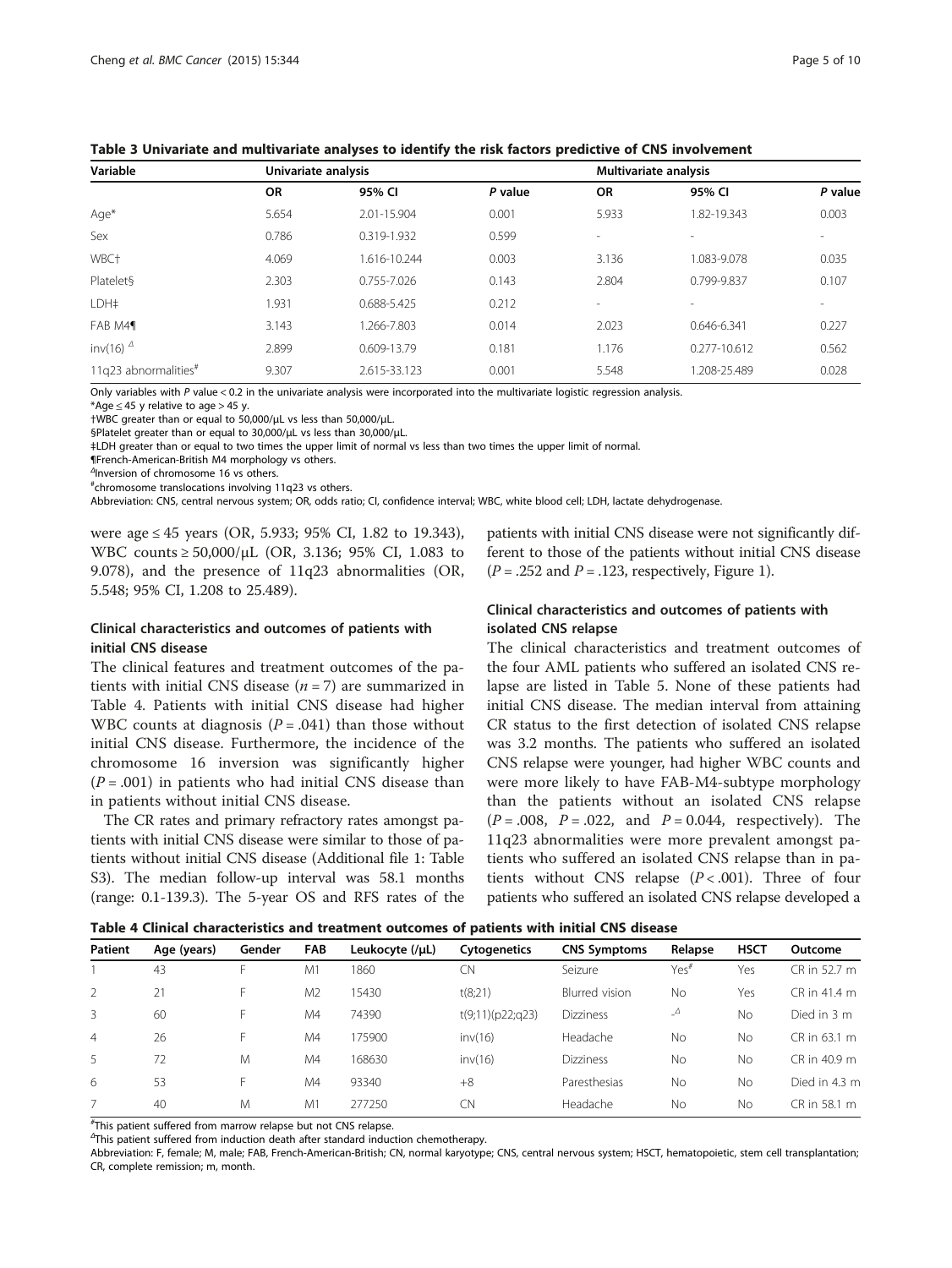<span id="page-5-0"></span>

subsequent BM relapse and died. The OS rate following an isolated CNS relapse was as poor as that following a BM relapse, with a median interval from isolated CNS relapse to death of 8.5 months (Figure [2](#page-7-0)).

## **Discussion**

Our current study examined the rate of CNS involvement in a large cohort of adult AML patients. The incidence of CNS involvement amongst adult AML patients at our institution was 5.1%. This result is similar to that reported in other studies, that the incidence of CNS involvement concurrent with or subsequent to AML diagnosis in adults is uncommon [[1,15](#page-8-0),[36](#page-8-0)]. The AML patients with CNS involvement were younger, exhibited higher WBC, platelet, and peripheral blood blast cell counts, and had FAB M4 morphology, and 11q23 abnormalities more frequently than did the AML patients without CNS involvement. By multivariate analysis, the risk factors significantly associated with CNS involvement included age  $\leq 45$  years, WBC counts  $\geq 50,000/\mu L$ , and the presence of 11q23 abnormalities. No significant difference in 5-year OS and RFS rates was observed between the AML patients with initial CNS disease and those without it. In contrast, the prognosis of patients who suffered an isolated CNS relapse was as poor as that of patients who suffered a bone marrow relapse.

Young age has previously been considered as a risk factor for CNS involvement and it was also observed in this study [[14,15,37](#page-8-0)]. Since certain FAB subtypes, such as M4 AML, or cytogenetic abnormalities, such as the chromosome 16 inversion, are commoner in younger adults and are also more frequently associated with extramedullary infiltrates, this is likely to at least partly explain the association between CNS disease and younger age found in this and other studies. A large leukaemic cell burden, as represented by high WBC counts and high serum LDH levels, has been shown to be significantly associated with CNS involvement [[3,8,13-16](#page-8-0)]. We observed that AML patients with high WBC counts at diagnosis had a significantly higher incidence of CNS involvement (Table [3](#page-4-0)). However, the association between serum LDH levels and CNS involvement was not statistically significant in our study ( $P = 0.069$ ).

Chromosomal changes or molecular gene mutations in AML have clinical implications. Karyotype abnormalities, such as the chromosome 16 inversion, chromosome 11q23 abnormality, trisomy 8, t(9;11) translocation, and hyperdiploidism have been shown to be significantly associated with CNS involvement in paediatric AML [[7,8,10,14\]](#page-8-0). We observed that the chromosome 16 inversion was more prevalent amongst patients with initial CNS disease, whereas the 11q23 abnormalities were more common amongst patients that suffered an isolated CNS relapse. These findings are consistent with those of previous studies of paediatric AML patients [[8,10](#page-8-0)]. On the other hand, no relevant molecular gene mutation associated with CNS involvement was identified in this study.

Reports of outcome about CNS involvement in adults with AML are limited. Chang et al reported that extramedullary infiltrates were associated with poor outcome in adult patients with AML, but their investigation did not focus specifically on CNS involvement [\[38\]](#page-8-0). Mayadev et al [[39](#page-8-0)] showed that CNS involvement was associated with poor prognosis in adult AML patients. On the contrary, other two studies [\[16,37\]](#page-8-0) showed that the outcomes for AML with CNS involvement were comparable with those for AML without CNS involvement. However, participant selection for these three studies was limited to patients who had undergone HSCT, which may have confounded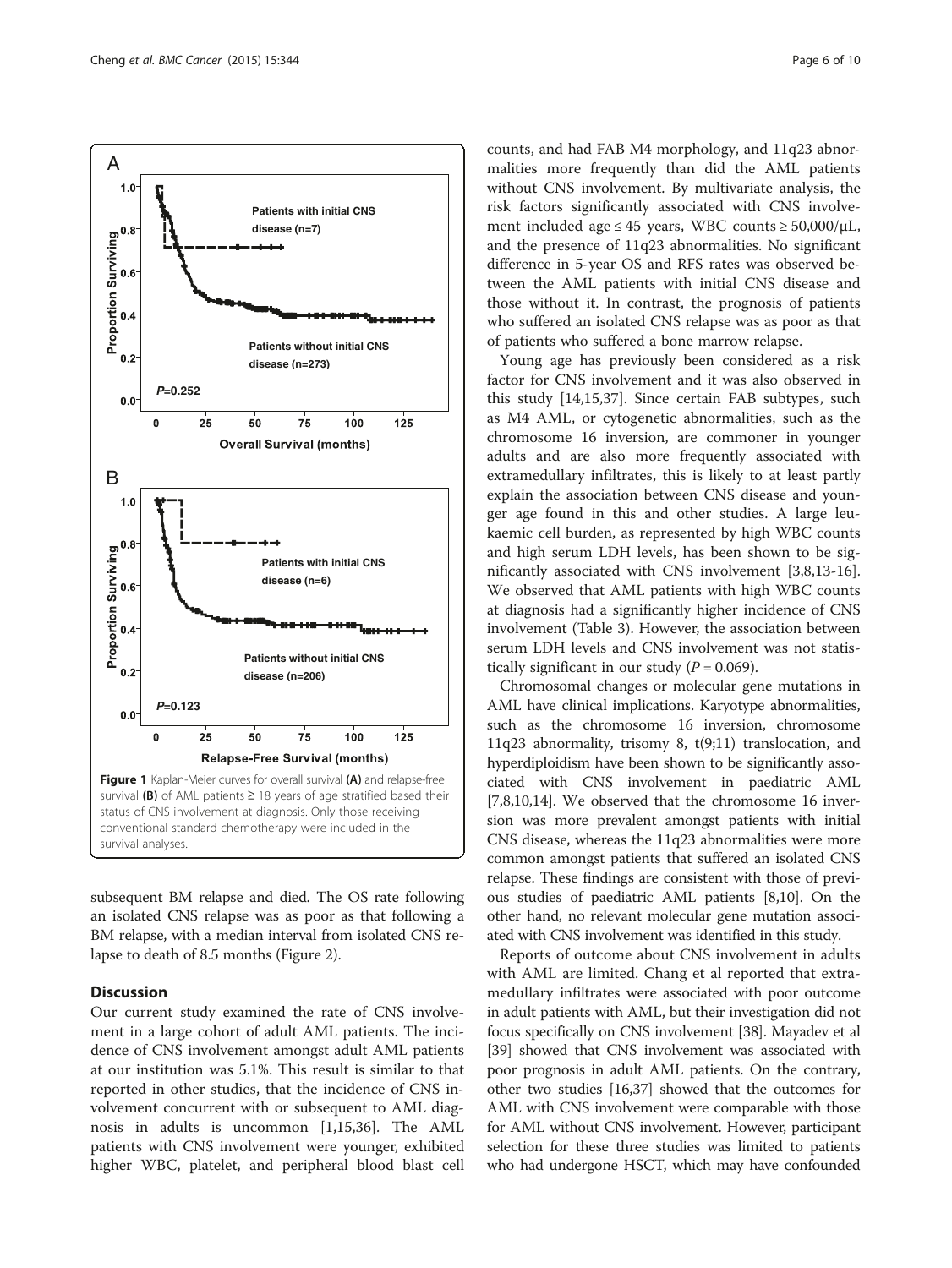<span id="page-6-0"></span>Table 5 Clinical characteristics and treatment outcomes of patients with isolated CNS relapse

| Patient        | Age<br>(years) | Gender | <b>FAB</b>     | Leukocyte<br>(1/1) | Cytogenetics            | <b>Initial CNS</b><br>disease | <b>CNS Symptoms</b> | Radiation<br>therapy* | <b>HSCT</b> | Time from<br>remission to CNS<br>relapse (months) | Time from CNS<br>relapse to BM<br>relapse (months) | Outcome after<br>isolated CNS<br>relapse |
|----------------|----------------|--------|----------------|--------------------|-------------------------|-------------------------------|---------------------|-----------------------|-------------|---------------------------------------------------|----------------------------------------------------|------------------------------------------|
|                | 24             | M      | M <sub>5</sub> | 113510             | t(9;11;13)(p22;q23;q34) | Nil                           | Headache            | No                    | Yes         |                                                   |                                                    | CR in 41.6 m                             |
|                | 28             | М      | M4             | 172700             | t(11;19)(q23;p13)       | Nil                           | Tremor              | Yes                   | Nο          | 14                                                | 5.8                                                | Died in 7.4 m                            |
|                | 28             |        | M4             | 123550             | t(6;11)(q27;q23)        | Nil                           | Dizziness           | No                    | Yes         | 3.3                                               | $14.9$ <sup>#</sup>                                | Died in 41.4 m                           |
| $\overline{4}$ | って             |        | M4             | 33510              | CN                      | Nil                           | Blurred vision      | Yes                   | Yes         | 3.2                                               | 2.3                                                | Died in 5.8 m                            |

\*All patients received intensive systemic chemotherapy and intrathecal chemotherapy.

# Bone marrow relapses of this patient happened after hematopoietic stem cell transplantation.

Abbreviation: F female, M male, FAB French-American-British, CN normal karyotype, CNS central nervous system, HSCT hematopoietic stem cell transplantation, BM bone marrow, CR complete remission, m month.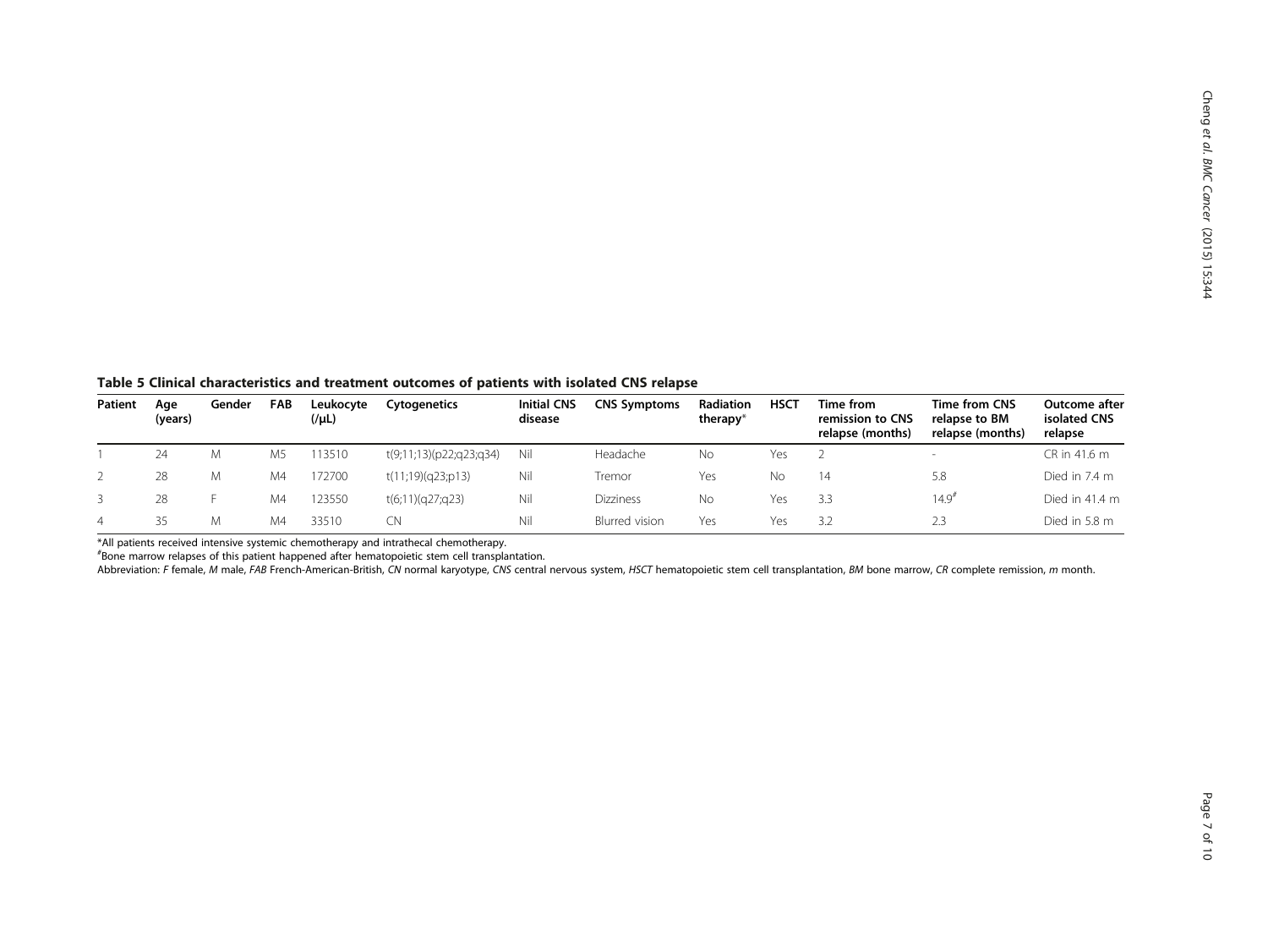<span id="page-7-0"></span>

their results. In our study, the 5-year OS and RFS of patients with initial CNS disease were similar to those of AML patients without CNS disease. These findings may be partially explained by the higher frequency of favorable cytogenetics (inversion of chromosome 16), the absence of CNS relapse, and low rate of BM relapse (16.7%, Table [4](#page-4-0)) amongst the patients with initial CNS disease. By contrast, our data demonstrated that the outcome of patients who suffered an isolated CNS relapse was actually poor. Three of four patients (75%) who suffered an isolated CNS relapse developed a subsequent BM relapse and died, despite receiving cranial irradiation or allogeneic HSCT.

No consensus exists regarding the treatment of AML patients with CNS involvement. The preference of treatment protocols used in our study is largely based on the capacity of intrathecal chemotherapy to clear the leukaemic cells of CSF quickly in most patients and the efficacy of high doses of cytarabine for penetrating the CNS [[40,41\]](#page-9-0). Moreover, the potential acute and long-term complications associated with cranial irradiation often limit its use. Aoki et al [\[37](#page-8-0)] reported that allogeneic HSCT may improve outcomes for CNS involvement in patients with AML. However, further prospective studies are necessary to clarify this point. Future investigations of more effective CNS-directed treatment strategies are warranted to improve the outcomes of such patients, particularly those who suffer an isolated CNS relapse.

The limitation of our study is that this is a single centre, retrospective study. Nevertheless, most published studies concerning this subject have also been retrospective. Identifying adult patients with AML who are at risk for CNS involvement will enable us to restrict the use of CNS prophylactic therapy to those who are most likely to benefit. In this study three significant risk factors for CNS involvement in adult patients with AML

were recognized. Further studies with large cohorts are necessary to validate this point.

## Conclusions

Our study of a large cohort of adult AML patients revealed that the incidence of CNS involvement is low. Age  $\leq$  45 years, WBC counts  $\geq$  50,000/ $\mu$ L and the presence of 11q23 abnormalities are independent risk factors for adult AML patients with CNS involvement either at diagnosis or during the course of the disease. The OS rate is similar between patients with initial CNS disease and those without it. However, the prognosis of patients who suffer an isolated CNS relapse is as poor as that of patients who suffered a bone marrow relapse. Whether routine CNS prophylactic therapy should be given as part of conventional standard chemotherapy in adult AML patients having these specific risk factors needs to be further investigated.

## Additional file

[Additional file 1: Table S1.](http://www.biomedcentral.com/content/supplementary/s12885-015-1376-9-s1.doc) Comparison of immunophenotype of leukemia cells seen in patients with and without central nervous system involvement. Table S2. Comparison of molecular gene mutation\* seen in patients with and without central nervous system involvement. Table S3. Comparison of treatment response of patients with and without initial CNS disease by standard remission induction therapy.

#### Abbreviations

CNS: Central nervous system; AML: Acute myeloid leukaemia; WBC: White blood cell; PBC: Peripheral blast cell; FAB: French-American-British; NTUH: National Taiwan University Hospital; HSCT: Haematopoietic stem cell transplantation; CSF: Cerebrospinal fluid; CR: Complete remission; BM: Bone marrow; LDH: Lactate dehydrogenase; OR: Odds ratio; OS: Overall survival; RFS: Relapse-free survival.

#### Competing interests

The authors declare that they have no competing interests.

#### Authors' contributions

CLC had the original idea for the study, analysed and interpreted data, did statistical analyses, and wrote the manuscript. CCL and H-AH helped to design the study and performed collection and assembly of data. W-QF and C-HC were responsible for statistical analyses. CTL, JLT, WCC, CYC, MY, SYH, BSK, SJW, and WT participated in data collection and provision of patients. HFT coordinated the study over the entire period and participated in editing and proofreading. All authors read and approved the final manuscript.

#### Acknowledgements

This work was partially sponsored by Grants NSC 97-2314-B002-015-MY3, NSC-97-2628-B-002-002-MY3, NSC 100-2325-B002-032 and NSC 100-2628 -B-002-003-MY3 from the National Science Council (Taiwan), DOH99-TD-C- 111- 001 from the Department of Health (Taiwan) and NTUH 99P14 and 100P07 from the Department of Medical Research, National Taiwan University Hospital.

#### Author details

<sup>1</sup> Division of Hematology, Department of Internal Medicine, National Taiwan University Hospital, College of Medicine, National Taiwan University, No. 7, Chung-Shan South Road, Taipei 100, Taiwan. <sup>2</sup>Taicheng stem cell therapy center, National Taiwan University, Taipei, Taiwan. <sup>3</sup>Taiwan Clinical Trial Bioinformatics and Statistical Center, Training Center, and Pharmacogenomics Laboratory, Taipei, Taiwan. <sup>4</sup>Department of Medical Research, National Taiwan University Hospital, College of Medicine, National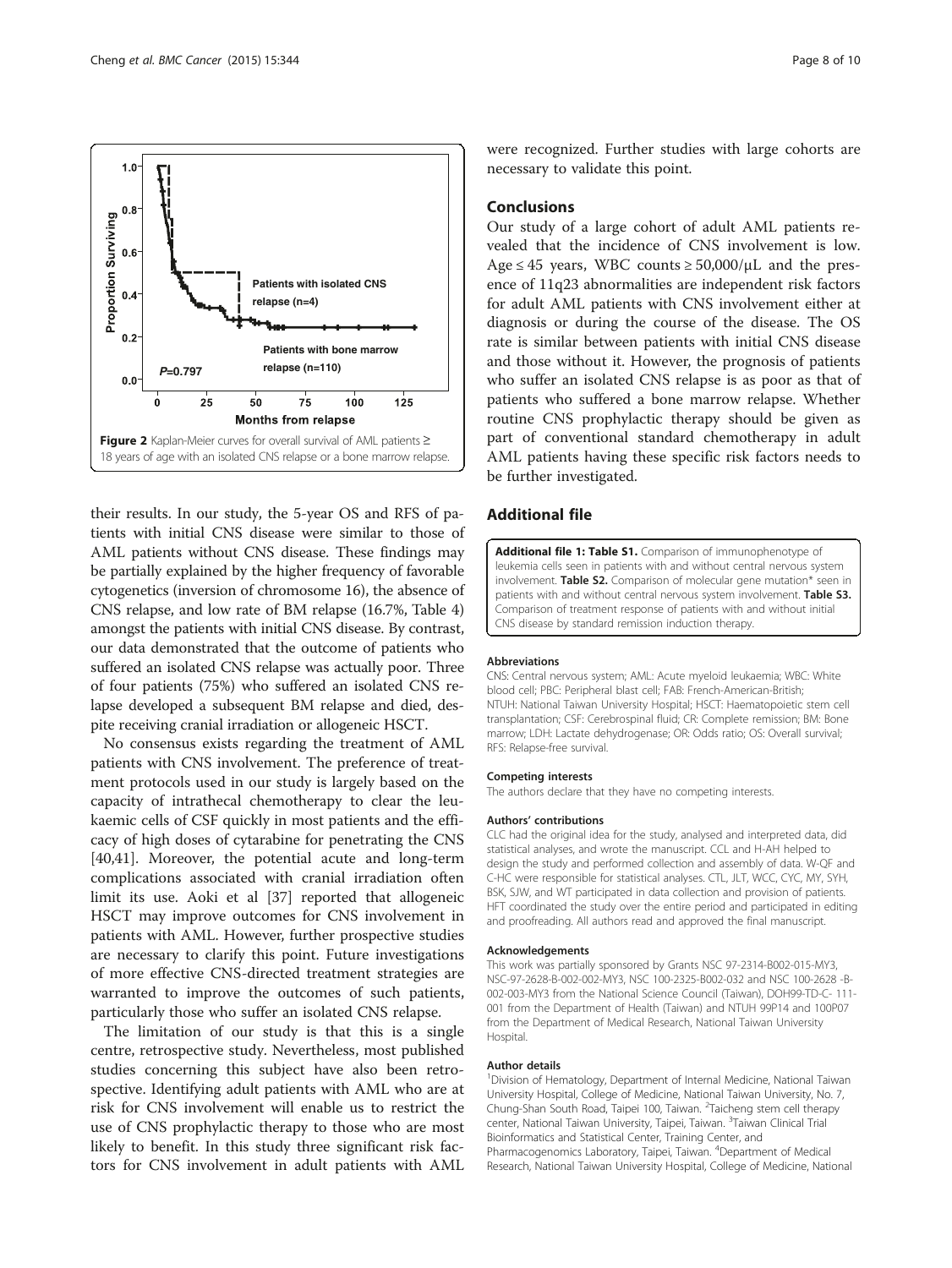<span id="page-8-0"></span>Taiwan University, Taipei, Taiwan. <sup>5</sup>Department of Laboratory Medicine, National Taiwan University Hospital, College of Medicine, National Taiwan University, Taipei, Taiwan.

## Received: 18 August 2014 Accepted: 27 April 2015 Published online: 02 May 2015

#### References

- 1. Stewart DJ, Keating MJ, McCredie KB, Smith TL, Youness E, Murphy SG, et al. Natural history of central nervous system acute leukemia in adults. Cancer. 1981;47(1):184–96.
- 2. Wolk RW, Masse SR, Conklin R, Freireich EJ. The incidence of central nervous system leukemia in adults with acute leukemia. Cancer. 1974;33(3):863–9.
- 3. Pui CH, Dahl GV, Kalwinsky DK, Look AT, Mirro J, Dodge RK, et al. Central nervous system leukemia in children with acute nonlymphoblastic leukemia. Blood. 1985;66(5):1062–7.
- 4. Gibson BE, Wheatley K, Hann IM, Stevens RF, Webb D, Hills RK, et al. Treatment strategy and long-term results in paediatric patients treated in consecutive UK AML trials. Leukemia. 2005;19(12):2130–8.
- 5. Bisschop MM, Revesz T, Bierings M, van Weerden JF, van Wering ER, Hahlen K, et al. Extramedullary infiltrates at diagnosis have no prognostic significance in children with acute myeloid leukaemia. Leukemia. 2001;15(1):46–9.
- 6. Webb DK, Harrison G, Stevens RF, Gibson BG, Hann IM, Wheatley K. Relationships between age at diagnosis, clinical features, and outcome of therapy in children treated in the medical research council AML 10 and 12 trials for acute myeloid leukemia. Blood. 2001;98(6):1714–20.
- 7. Abbott BL, Rubnitz JE, Tong X, Srivastava DK, Pui CH, Ribeiro RC, et al. Clinical significance of central nervous system involvement at diagnosis of pediatric acute myeloid leukemia: a single institution's experience. Leukemia. 2003;17(11):2090–6.
- 8. Johnston DL, Alonzo TA, Gerbing RB, Lange BJ, Woods WG. The presence of central nervous system disease at diagnosis in pediatric acute myeloid leukemia does not affect survival: a Children's Oncology Group study. Pediatr Blood Cancer. 2010;55(3):414–20.
- 9. Creutzig U, Zimmermann M, Ritter J, Reinhardt D, Hermann J, Henze G, et al. Treatment strategies and long-term results in paediatric patients treated in four consecutive AML-BFM trials. Leukemia. 2005;19(12):2030–42.
- 10. Johnston DL, Alonzo TA, Gerbing RB, Lange BJ, Woods WG. Risk factors and therapy for isolated central nervous system relapse of pediatric acute myeloid leukemia. J Clin Oncol. 2005;23(36):9172–8.
- 11. Kobayashi R, Tawa A, Hanada R, Horibe K, Tsuchida M, Tsukimoto I. Extramedullary infiltration at diagnosis and prognosis in children with acute myelogenous leukemia. Pediatr Blood Cancer. 2007;48(4):393–8.
- 12. Woods WG, Kobrinsky N, Buckley J, Neudorf S, Sanders J, Miller L, et al. Intensively timed induction therapy followed by autologous or allogeneic bone marrow transplantation for children with acute myeloid leukemia or myelodysplastic syndrome: a Childrens Cancer Group pilot study. J Clin Oncol. 1993;11(8):1448–57.
- 13. Peterson BA, Brunning RD, Bloomfield CD, Hurd DD, Gau JA, Peng GT, et al. Central nervous system involvement in acute nonlymphocytic leukemia. A prospective study of adults in remission. Am J Med. 1987;83(3):464–70.
- 14. Shihadeh F, Reed V, Faderl S, Medeiros LJ, Mazloom A, Hadziahmetovic M, et al. Cytogenetic profile of patients with acute myeloid leukemia and central nervous system disease. Cancer. 2012;118(1):112–7.
- 15. Rozovski U, Ohanian M, Ravandi F, Garcia-Manero G, Faderl S, Pierce S, et al. Incidence of and risk factors for involvement of the central nervous system in acute myeloid leukemia. Leuk Lymphoma. 2014;1:6.
- 16. Bar M, Tong W, Othus M, Loeb KR, Estey EH. Central nervous system involvement in acute myeloid leukemia patients undergoing hematopoietic cell transplantation. Biol Blood Marrow Transplant. 2015;21(3):546–51.
- 17. Cheng CL, Hou HA, Lee MC, Liu CY, Jhuang JY, Lai YJ, et al. Higher bone marrow LGALS3 expression is an independent unfavorable prognostic factor for overall survival in patients with acute myeloid leukemia. Blood. 2013;121(16):3172–80.
- 18. Woods WG, Kobrinsky N, Buckley JD, Lee JW, Sanders J, Neudorf S, et al. Timed-sequential induction therapy improves postremission outcome in acute myeloid leukemia: a report from the Children's cancer group. Blood. 1996;87(12):4979–89.
- 19. Chou WC, Tang JL, Lin LI, Yao M, Tsay W, Chen CY, et al. Nucleophosmin mutations in de novo acute myeloid leukemia: the age-dependent

incidences and the stability during disease evolution. Cancer Res. 2006;66(6):3310–6.

- 20. Tien HF, Wang CH, Lin MT, Lee FY, Liu MC, Chuang SM, et al. Correlation of cytogenetic results with immunophenotype, genotype, clinical features, and ras mutation in acute myeloid leukemia. A study of 235 Chinese patients in Taiwan. Cancer Genet Cytogenet. 1995;84(1):60–8.
- 21. Brothman AR, Persons DL, Shaffer LG. Nomenclature evolution: changes in the ISCN from the 2005 to the 2009 edition. Cytogenet Genome Res. 2009;127(1):1–4.
- 22. Falini B, Mecucci C, Tiacci E, Alcalay M, Rosati R, Pasqualucci L, et al. Cytoplasmic nucleophosmin in acute myelogenous leukemia with a normal karyotype. N Engl J Med. 2005;352(3):254–66.
- 23. Lin LI, Chen CY, Lin DT, Tsay W, Tang JL, Yeh YC, et al. Characterization of CEBPA mutations in acute myeloid leukemia: most patients with CEBPA mutations have biallelic mutations and show a distinct immunophenotype of the leukemic cells. Clin Cancer Res. 2005;11(4):1372–9.
- 24. Chou WC, Hou HA, Liu CY, Chen CY, Lin LI, Huang YN, et al. Sensitive measurement of quantity dynamics of FLT3 internal tandem duplication at early time points provides prognostic information. Ann Oncol. 2011;22(3):696–704.
- 25. Chen CY, Lin LI, Tang JL, Tsay W, Chang HH, Yeh YC, et al. Acquisition of JAK2, PTPN11, and RAS mutations during disease progression in primary myelodysplastic syndrome. Leukemia. 2006;20(6):1155–8.
- 26. Chen CY, Lin LI, Tang JL, Ko BS, Tsay W, Chou WC, et al. RUNX1 gene mutation in primary myelodysplastic syndrome–the mutation can be detected early at diagnosis or acquired during disease progression and is associated with poor outcome. Br J Haematol. 2007;139(3):405–14.
- 27. Shiah HS, Kuo YY, Tang JL, Huang SY, Yao M, Tsay W, et al. Clinical and biological implications of partial tandem duplication of the MLL gene in acute myeloid leukemia without chromosomal abnormalities at 11q23. Leukemia. 2002;16(2):196–202.
- 28. Hou HA, Huang TC, Lin LI, Liu CY, Chen CY, Chou WC, et al. WT1 mutation in 470 adult patients with acute myeloid leukemia: stability during disease evolution and implication of its incorporation into a survival scoring system. Blood. 2010;115(25):5222–31.
- 29. Tang JL, Hou HA, Chen CY, Liu CY, Chou WC, Tseng MH, et al. AML1/RUNX1 mutations in 470 adult patients with de novo acute myeloid leukemia: prognostic implication and interaction with other gene alterations. Blood. 2009;114(26):5352–61.
- 30. Chou WC, Huang HH, Hou HA, Chen CY, Tang JL, Yao M, et al. Distinct clinical and biological features of de novo acute myeloid leukemia with additional sex comb-like 1 (ASXL1) mutations. Blood. 2010;116(20):4086–94.
- 31. Chou WC, Hou HA, Chen CY, Tang JL, Yao M, Tsay W, et al. Distinct clinical and biologic characteristics in adult acute myeloid leukemia bearing the isocitrate dehydrogenase 1 mutation. Blood. 2010;115(14):2749–54.
- 32. Chou WC, Lei WC, Ko BS, Hou HA, Chen CY, Tang JL, et al. The prognostic impact and stability of Isocitrate dehydrogenase 2 mutation in adult patients with acute myeloid leukemia. Leukemia. 2011;25(2):246–53.
- 33. Chou WC, Chou SC, Liu CY, Chen CY, Hou HA, Kuo YY, et al. TET2 mutation is an unfavorable prognostic factor in acute myeloid leukemia patients with intermediate-risk cytogenetics. Blood. 2011;118(14):3803–10.
- 34. Hou HA, Kuo YY, Liu CY, Chou WC, Lee MC, Chen CY, et al. DNMT3A mutations in acute myeloid leukemia: stability during disease evolution and clinical implications. Blood. 2012;119(2):559–68.
- 35. Cheson BD, Bennett JM, Kopecky KJ, Buchner T, Willman CL, Estey EH, et al. Revised recommendations of the international working group for diagnosis, standardization of response criteria, treatment outcomes, and reporting standards for therapeutic trials in acute myeloid leukemia. J Clin Oncol. 2003;21(24):4642–9.
- 36. Castagnola C, Nozza A, Corso A, Bernasconi C. The value of combination therapy in adult acute myeloid leukemia with central nervous system involvement. Haematologica. 1997;82(5):577–80.
- 37. Aoki J, Ishiyama K, Taniguchi S, Fukuda T, Ohashi K, Ogawa H, et al. Outcome of allogeneic hematopoietic stem cell transplantation for acute myeloid leukemia patients with central nervous system involvement. Biol Blood Marrow Transplant. 2014;20(12):2029–33.
- 38. Chang H, Brandwein J, Yi QL, Chun K, Patterson B, Brien B. Extramedullary infiltrates of AML are associated with CD56 expression, 11q23 abnormalities and inferior clinical outcome. Leuk Res. 2004;28(10):1007–11.
- 39. Mayadev JS, Douglas JG, Storer BE, Appelbaum FR, Storb R. Impact of cranial irradiation added to intrathecal conditioning in hematopoietic cell